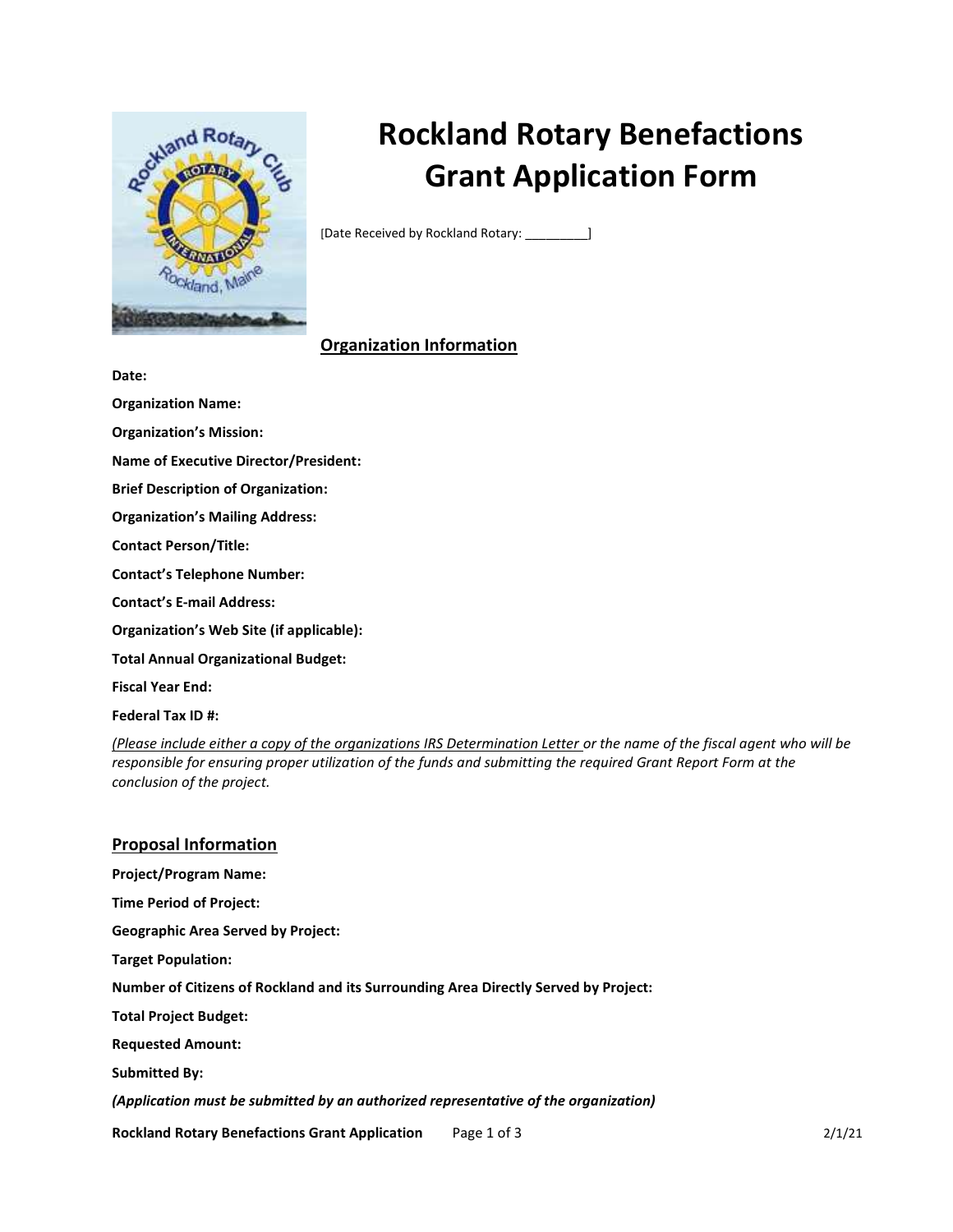## Proposal Narrative

Please attach a brief proposal narrative - not to exceed two pages - outlining the following:

- 1. Brief description of proposed program/project
- 2. The issue this program/project will address; how it directly or indirectly helps improve the quality of life, and supports community betterment within the Rockland area
- 3. How the program/project outcomes will be measured
- 4. What other organizations (if any) are participating in the program/project
- 5. How will this project enhance the image of Rockland Rotary as a benefactor in the community?

#### Competitive Priority Points:

A proposal can earn competitive points for addressing one of the focus areas listed below – additional competitive points will not be rewarded for a project that addresses multiple focus areas

- 10 points to projects that focus on the issue of hunger in Rockland and its surrounding area
- $\Box$  7 points to projects that focus on the issue of youth in Rockland and its surrounding area
- $\Box$  4 points to projects that focus on the issue of health in Rockland and its surrounding area

#### Application Procedures and Attachments

One, unbound, stapled complete set of the following should be submitted, containing:

- □ Application Form
- **D** Proposal Narrative
- □ Project Budget Information
- **IRS 501(c)(3) Determination Letter or letter identifying the responsible fiscal agent**

#### Please Note:

- An Annual Grant Report will be requested by winning applications upon completion of the project, and must be received before a new proposal will be considered
- Information contained in the proposal may be used by Rockland Rotary for press releases and club publicity
- Grant recipients will be invited to a Rockland Rotary club meeting or event for presentation of the award